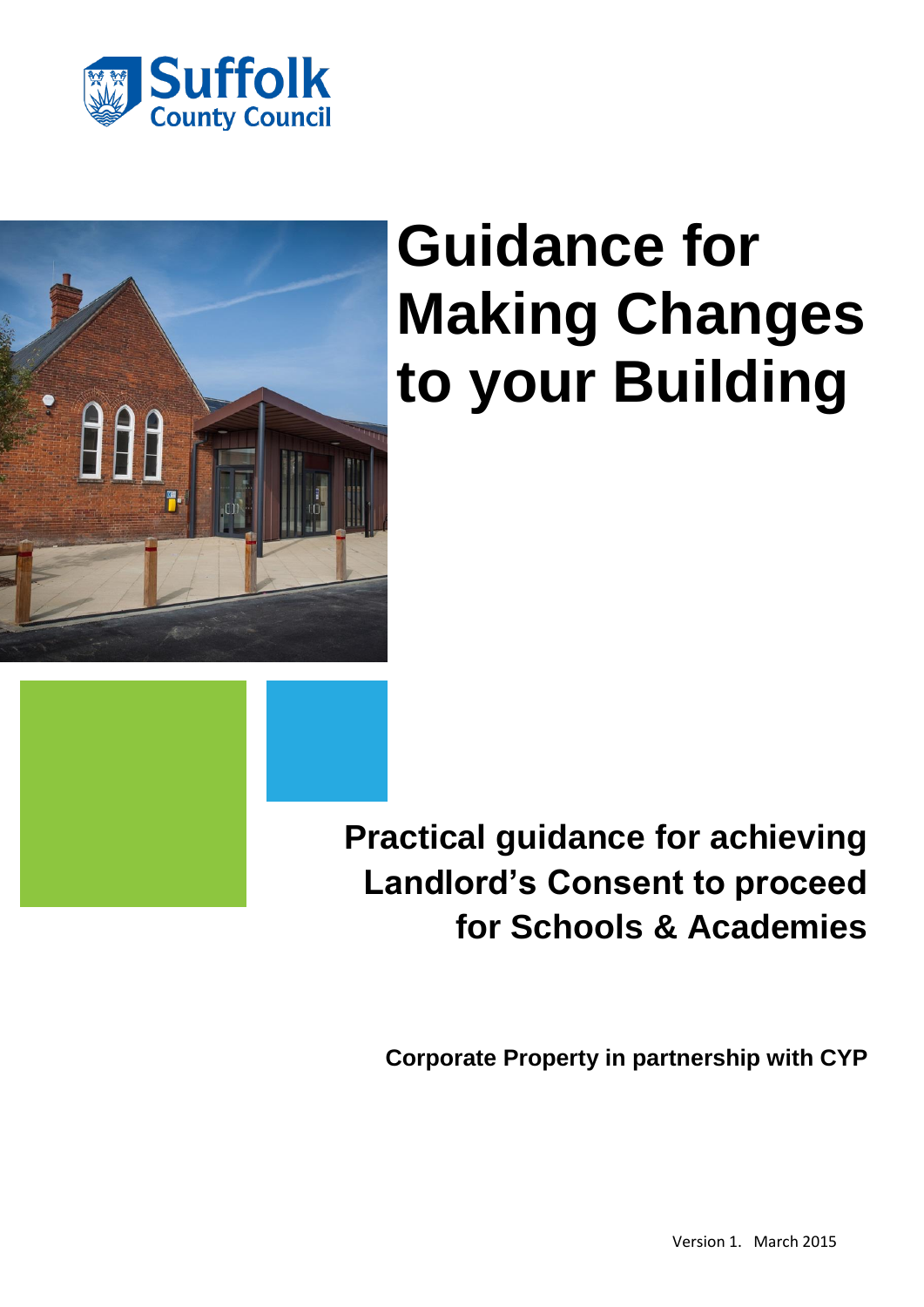### **Contents**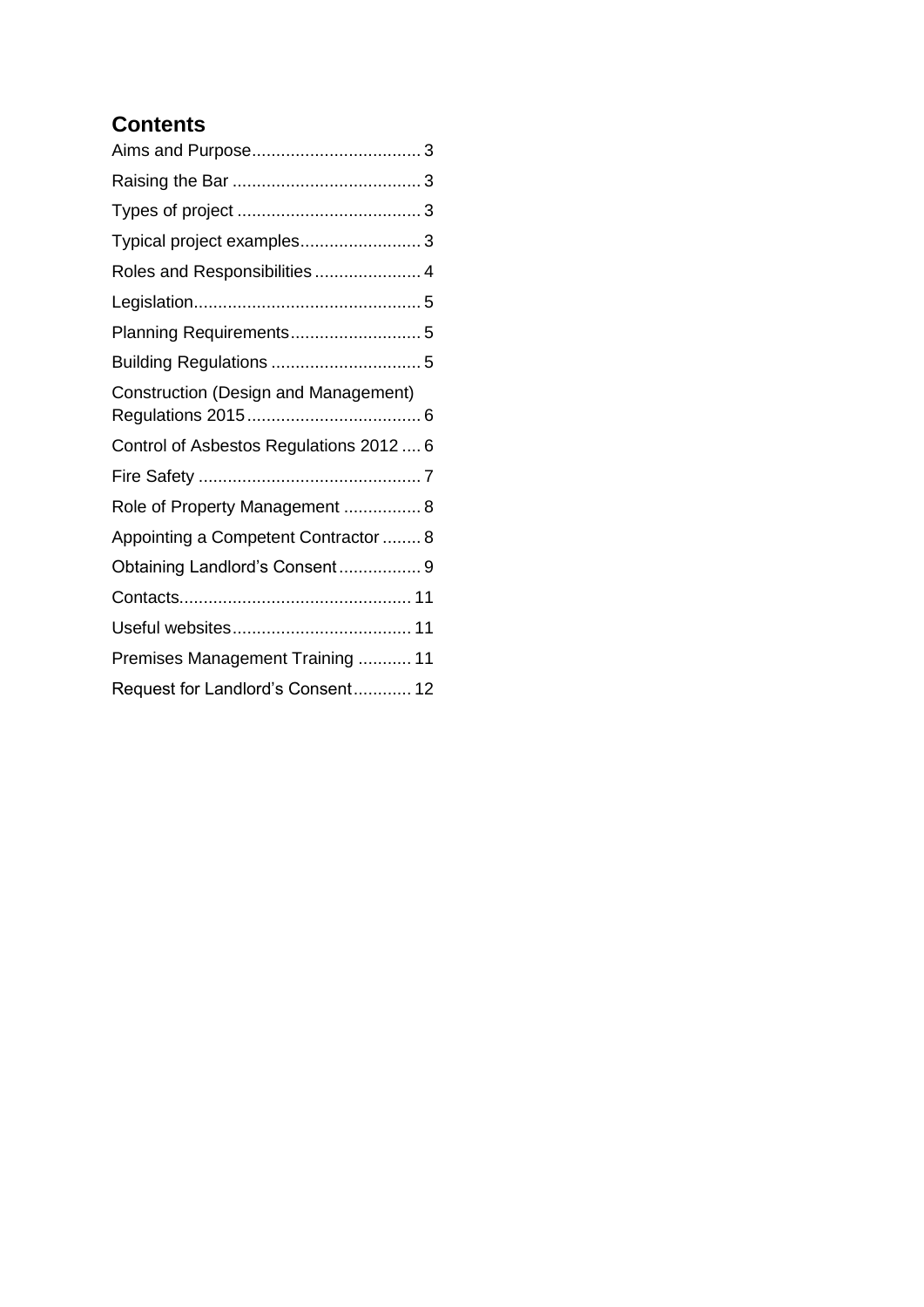#### <span id="page-2-0"></span>**Aims and Purpose**

The purpose of this guide is to assist Head Teachers, Governors of Suffolk Schools and Dioceses' of their roles and responsibilities when they are intending to carry out any building work to their premises.

This process is a joint responsibility for the School and as Suffolk County Council (SCC) owns the property assets; they are the Landlord and must give their consent before any alterations are made to their buildings. It is the Premises Responsible Person's obligation to ensure that consent is obtained and work is carried out in accordance with Health and Safety legislation and other statutory requirements, to ensure the safety of pupils, staff and the public using the premises.

This guidance document will help to make you aware of these requirements and how you can ensure that your buildings are appropriately managed to keep them healthy, safe and open, when undertaking work on your building.

#### <span id="page-2-1"></span>**Raising the Bar**

All building projects, no matter what their size, should contribute in some way to enhancing pupil achievement and raising standards. Each school must prepare a Building Development Plan (BDP) that sets out how the implementation of each project will contribute in terms of measureable outputs, for example: Key Stage targets and results, GCSE/GNVQ targets and results, increased attendance, improved participations rates etc.

#### <span id="page-2-2"></span>**Types of project**

**Minor Project**: A minor project would have a value under £3,000. For example fitting new electrical sockets or decorating classroom.

**Major Project**: A major project would have a value exceeding £3,000. For example a construction project or major refurbishment.

#### <span id="page-2-3"></span>**Typical project examples**

Examples of where schools would need to obtain Landlord's Consent include the following situations:

- Where painting and decorating is needed to refresh all or part of a school.
- If a school boiler is at the end of its lifespan and the decision has been made to replace the system.
- Where an extension is needed to accommodate more children.

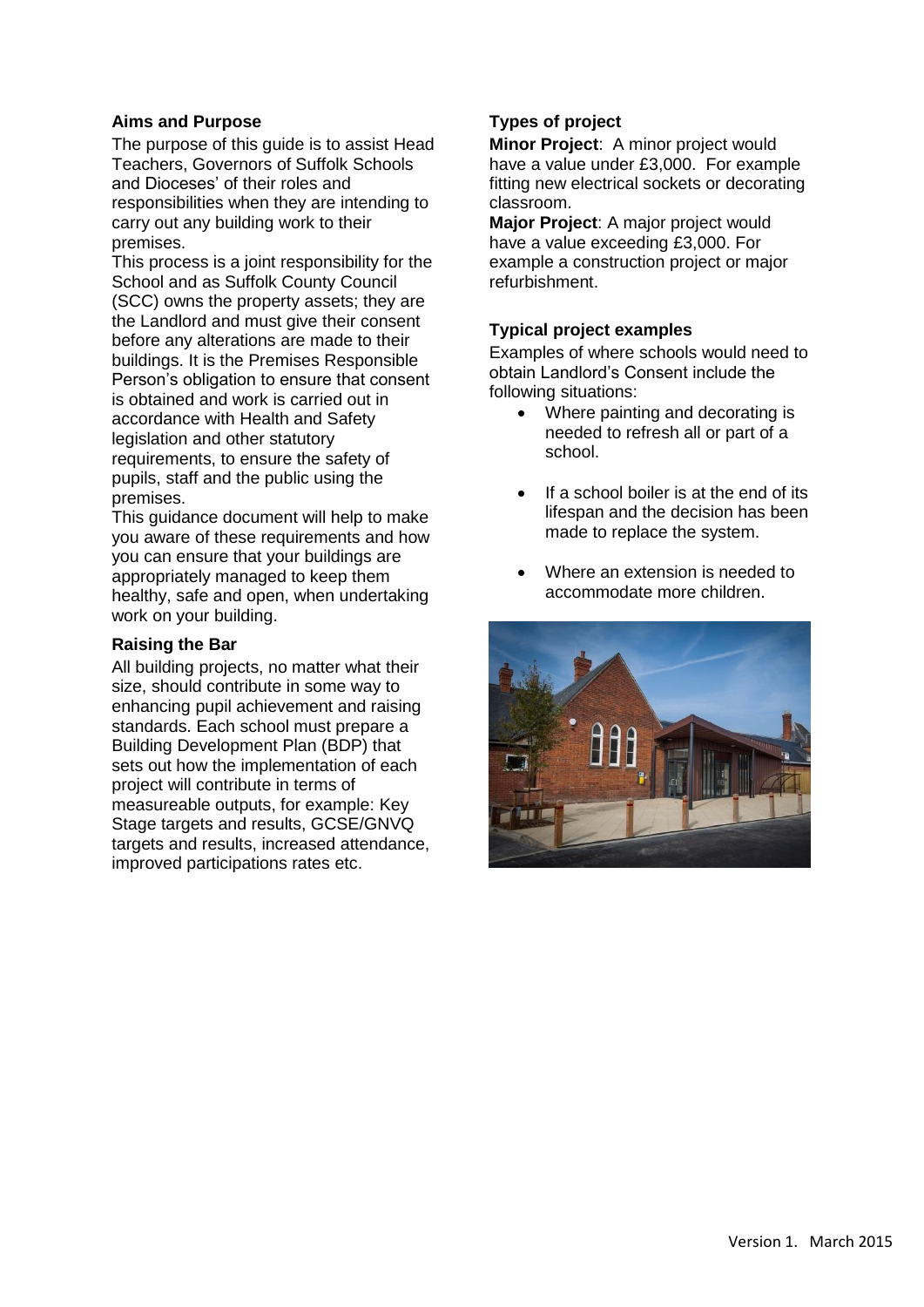#### <span id="page-3-0"></span>**Roles and Responsibilities**

The guidance sets out the roles and responsibilities of those involved in managing all aspects of a building project:

#### **The Local Authority (LA):**

- has overall responsibility for the Asset Management Planning process in partnership with Head Teachers, Governing Bodies and the Dioceses,
- is responsible for developing and implementing policies for its statutory role in supplying school places and planning and delivering annual capital programmes through the Asset Management Plan (AMP) process,
- offers advice to schools and monitors how Governing Bodies are: planning, managing and implementing their projects, using their capital finance and securing best value, and meeting their responsibilities for good stewardship of their school premises.

#### **Schools: (Governing Bodies and Headteachers) main roles and responsibilities are:**

- to identify priorities for premisesrelated expenditure through your School Building Development Plan (BDP) and to set out the beneficial outcomes which will be achieved in meeting those priorities, particularly the contribution made to raising pupil attainment,
- to plan, budget, manage and evaluate efficiently those projects for which they are responsible, making effective use of delegated and devolved funding, and ensuring value for money and complying with all legislation especially relating to health and safety,
- to contribute to the development and fulfilment of wider LA priorities

and to co-operate fully in the AMP process,

- to ensure work is carried out in accordance with Health and Safety legislation and other statutory requirements,
- to obtain Landlord Consent from Property Management before work commences.

#### **The Dioceses' main roles and responsibilities are:**

- to share aspirations and plans for denominational education and aided school building development,
- to participate in the AMP process and contribute to the development and fulfilment of wider LA priorities,
- to plan, budget and evaluate in accordance with the AMP process and priorities where working with aided school Governing Bodies on building projects.

#### **Property Management role is:**

- when commissioned, to effectively manage the building project on behalf of the premises,
- to provide advice and guidance to headteachers/responsible persons on legal requirements for undertaking work on their premises if they decide to carry out the work themselves,
- to provide Landlord Consent to the premises.

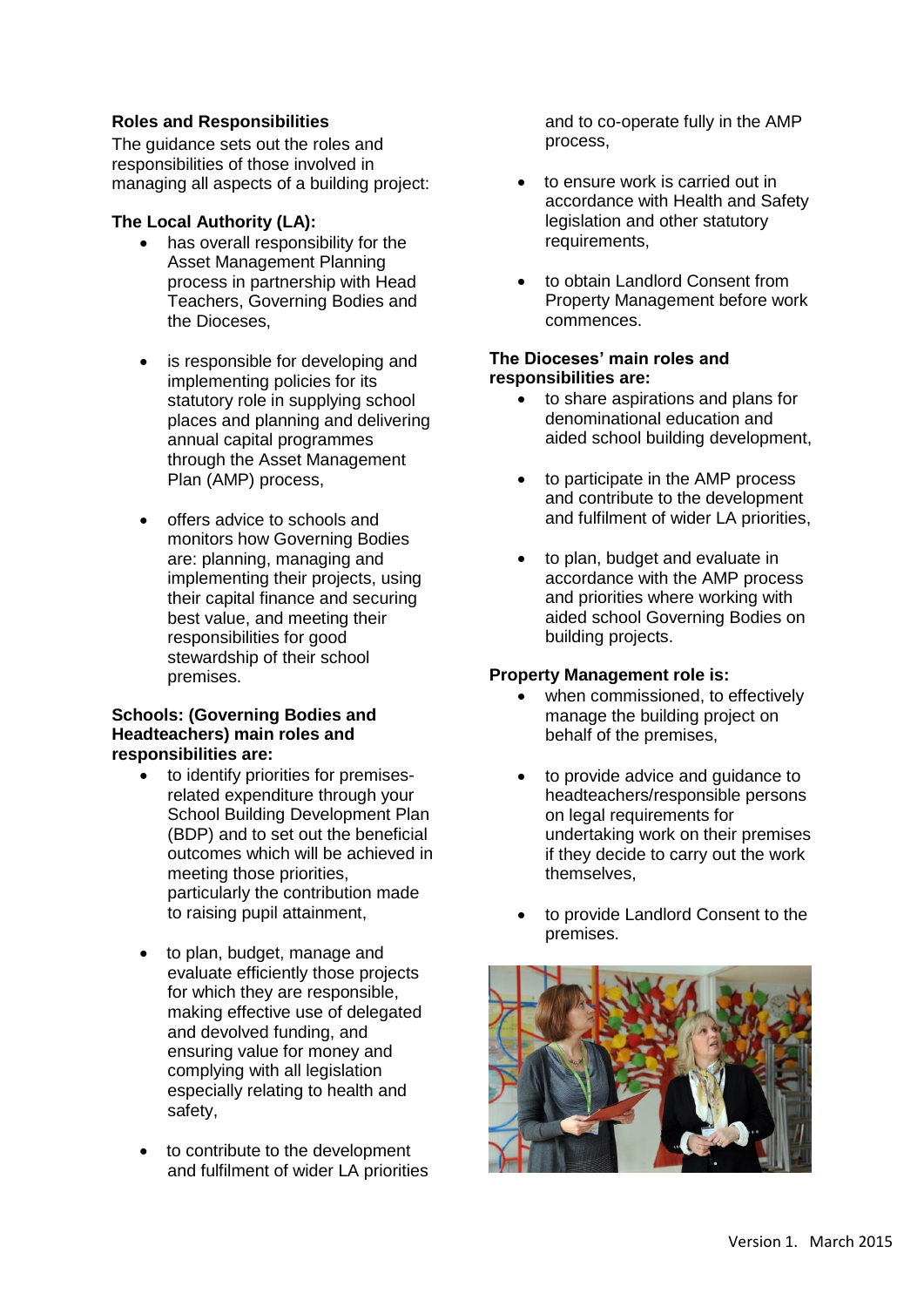### <span id="page-4-0"></span>**Legislation**

The Premises Responsible Person (PRP) is responsible for ensuring building works carried out on their premises is done so safely. They also hold responsibility to control any contractors working on SCC premises and must ensure compliance with legislation. This includes:

- Health & Safety at Work etc. Act 1974
- Management of Health & Safety at Work Regulations 1999
- Construction (Design and Management) Regulations 2015
- The Control of Asbestos Regulations 2012
- Regulatory Reform (Fire Safety) Order 2005
- Approved Code of Practice (ACOP) - L8 - The control of legionella bacteria in water systems Legionella Compliance 2013
- Control of Substances Hazardous to Health (COSHH) Regulations 1999

Further information on some of the reguations can be found below:

#### <span id="page-4-1"></span>**Planning Requirements**

The Town and Country Planning process is designed to regulate the development and use of land. When you make a planning application you are seeking permission to enable you to carry out development.

In most, but not all, cases a proposed development could require both planning permission and building regulation approval. In these circumstances you would have to make two separate applications, including paying two

separate fees, to have your applications considered.



#### <span id="page-4-2"></span>**Building Regulations**

Schools are required to comply with the statutory Building Regulations when maintaining, extending or adapting their buildings. The Building Regulations apply to the maintenance, construction, extension and alteration of premises, and to the provision of certain controlled services and fittings. There are specific requirements in the Building Regulations concerning the conservation of fuel and power that require Building Regulation approval, before replacing boilers or lighting and installing cooling equipment. Replacement of windows, doors and roofing insulation will also need approval. The school's Corporate Property Advisor should be consulted as early as possible i.e. at the design concept stage. They will be able to advise if Building Regulations & planning approval is required and the extent to which the project falls within specific construction Health and Safety regulations (see Construction (Design and Management) Regulations).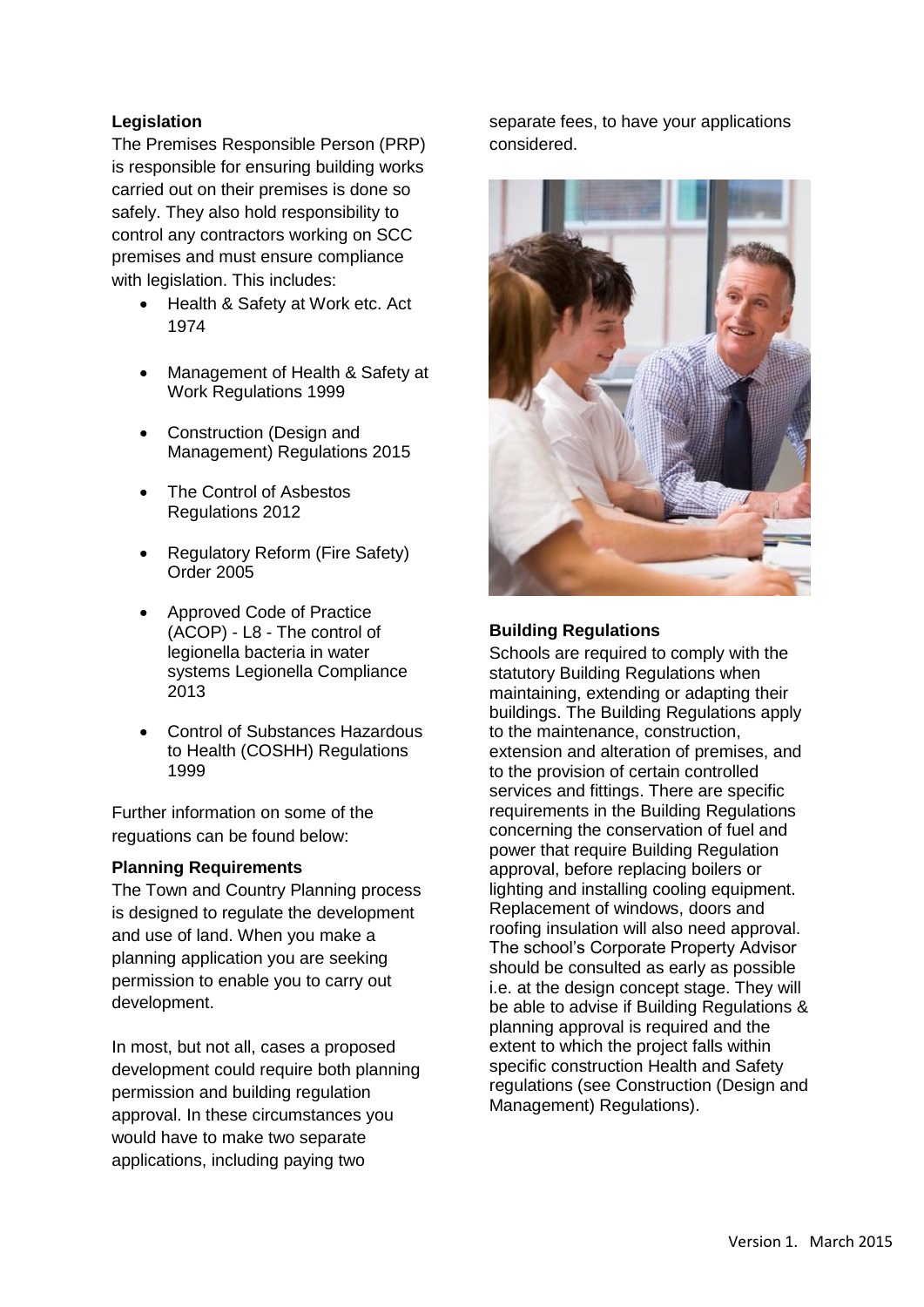#### <span id="page-5-0"></span>**Construction (Design and Management) Regulations 2015**

The CDM Regulations apply to all construction, refurbishment and maintenance projects and aim to improve health and safety during such work, as well as during the normal use, maintenance and eventual demolition of the premises.

Responsibility for Health and Safety in construction projects is borne by a number of duty holders who include:

#### **The Client (which may be the Local**

**Authority, the School or both):** A 'client' is anyone having construction or building work carried out. They must ensure that they have a competent team on board to proceed with the project, which includes the following.

**Principal Designers:** These are designers appointed by the client in projects involving more than one contractor. They can be an organisation or an individual with sufficient knowledge, experience and ability to carry out the role.

**Designers:** The term 'designer' has a broad meaning and relates to the function performed, rather than the profession or job title. Designers are those who, as part of their work, prepare design drawings, specifications, bills of quantities and the specification of articles and substances. This could include architects, engineers and quantity surveyors.

**Contractors:** A contractor is a business that is involved with construction, alteration, maintenance or demolition work. This could involve building, civil engineering, mechanical, electrical, demolition and maintenance companies, partnerships and the self-employed. A 'Principal Contractor' has to be appointed when there is more than one contractor employed on the project. Their role is to plan, manage and co-ordinate health and safety during the work.



<span id="page-5-1"></span>**Control of Asbestos Regulations 2012**

Many public buildings, including Schools, contain asbestos-containing materials (ACM). ACM does not pose any risks to health provided that it is in good condition and not disturbed.

All contractors when working on the premises must be made aware of any ACM that may be present in a project area. The School's Asbestos Register contains information on areas of ACM that have been identified in a Management Survey for the premises.If you have any questions regarding your Abestos Register, please contact your CPA.

Further information on Asbestos Management in SCC can be found on [http://colin.suffolkcc.gov.uk/NR/rdonlyres/9](http://colin.suffolkcc.gov.uk/NR/rdonlyres/929648A0-CF62-4D4B-97EE-E591FE58A47F/0/20141111SCCAsbestosManagementPlanV13.doc) [29648A0-CF62-4D4B-97EE-](http://colin.suffolkcc.gov.uk/NR/rdonlyres/929648A0-CF62-4D4B-97EE-E591FE58A47F/0/20141111SCCAsbestosManagementPlanV13.doc)[E591FE58A47F/0/20141111SCCAsbestos](http://colin.suffolkcc.gov.uk/NR/rdonlyres/929648A0-CF62-4D4B-97EE-E591FE58A47F/0/20141111SCCAsbestosManagementPlanV13.doc) [ManagementPlanV13.doc](http://colin.suffolkcc.gov.uk/NR/rdonlyres/929648A0-CF62-4D4B-97EE-E591FE58A47F/0/20141111SCCAsbestosManagementPlanV13.doc)

If the building project involves disturbing the fabric of the building, e.g. breaking into ducts or walls or ceiling voids or any other areas that are otherwise inaccessible, or require demolition of a structure, or part of a structure, or works on services e.g. removing pipe work or wall heaters or fuse boards, or will involve works on ceilings that have a textured coating (called Artex), then a further survey will be required. This survey is known as a R&D Survey – Matthew to add.This survey MUST be carried out as early as possible in the planning stage of the project.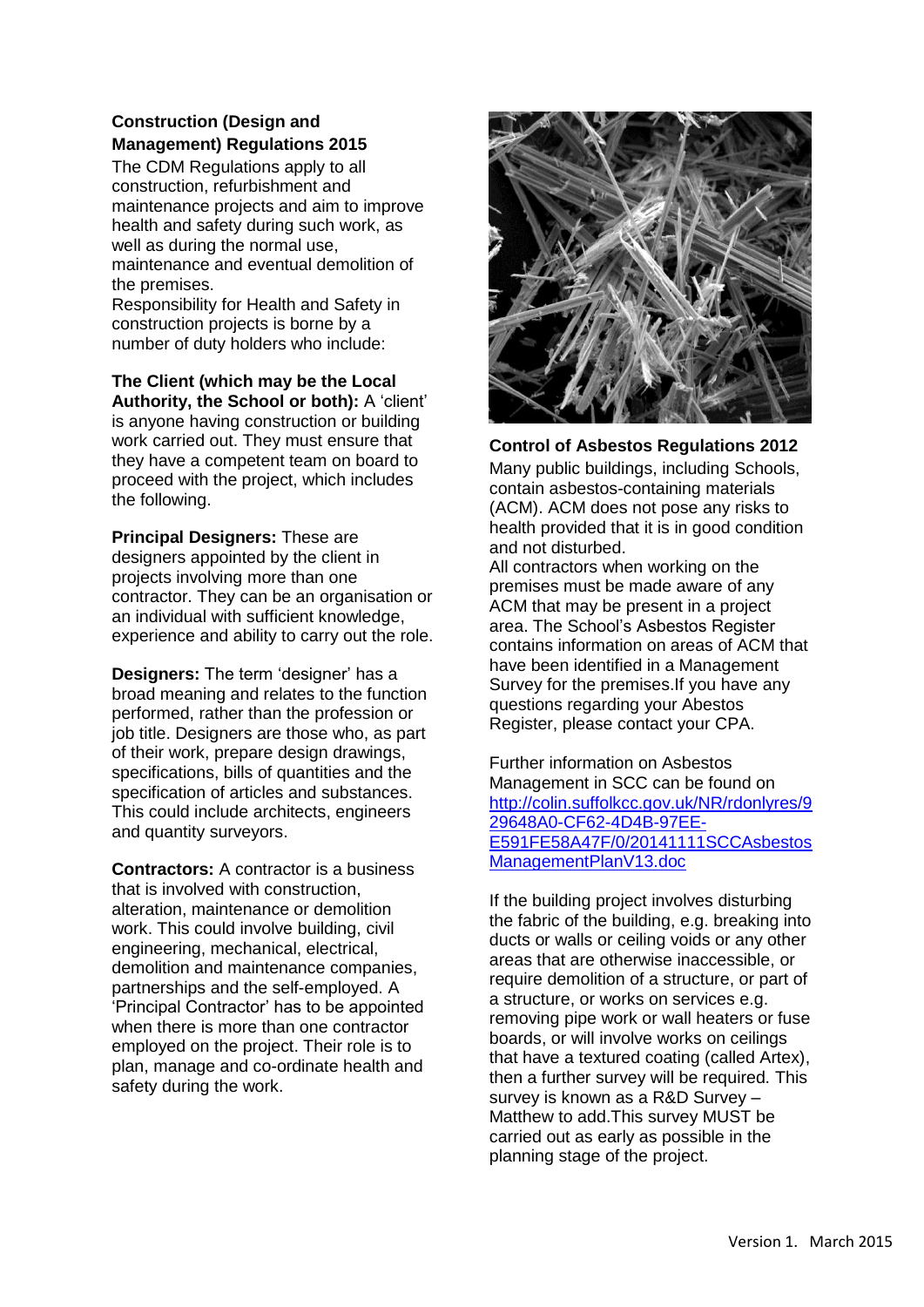Please note: You must check your asbestos register before hanging pictures/sheves etc to prevent disturbing any asbestos.

A Suffolk School refurbished its Science Laboratory. The School employed its own contractor, the contractor was not a licenced asbestos contractor who damaged and removed asbestos in an uncontrolled manner. All work had to be stopped, the school closed and the Health and Safety Executive investigated the incident which is still ongoing. The original budget for the project was £100,000. However there was an additional cost for the environmental clean-up as well as putting the original work right which has now cost in excess of £220,000 (Cost £120,000 for environmental clean up to start from beginning again, plus an additional £100,000 for actual laboratory project).



#### <span id="page-6-0"></span>**Fire Safety**

All Schools **MUST** have a suitable and sufficient fire risk assessment in place. Fire Risk Assessment (FRA) requires the identification of all fire hazards and the implementation of control measures to reduce associated fire risks to a tolerable level. FRA **must** be carried out by someone who is competent; which means someone that has knowledge, experience and training in fire safety matters. Contact your CPA for further advice and support on obtaining a FRA. Building works may temporarily change the way in which you are able to use your premises, therefore you need to review the existing fire risk assessment and evacuation plan and amend any control measures as nessary. For example, it may be necessary to temporarily move the fire assembly point or change fire escape routes to avoid construction areas. The contractor must liaise directly with the School to agree a joint and coordinated fire plan during the works to ensure the safety of all school users and those working on the site. Futher information can be found at [www.hse.gov.uk](http://www.hse.gov.uk/)

A Suffolk Primary School carried out its own project to replace 4 Fire Doors. Their contractors replaced the doors which doors that were not up to current standards. The new doors did not provide adequate fire compartmentation as they did not offer intumescent strips to reduce the spread of flame or smoke. The gaps around the doors were excessive in places i.e. over 3mm against frame edges. The doors did not hold a current FD 30/60 BWF Certifire label and there is some doubt as to the makeup timber used for edging materials. The initial cost of the project was £600, however due to the doors not complying with Health and Safety legislation they needed replacing which cost the school an additional £3500 which could have been avoided.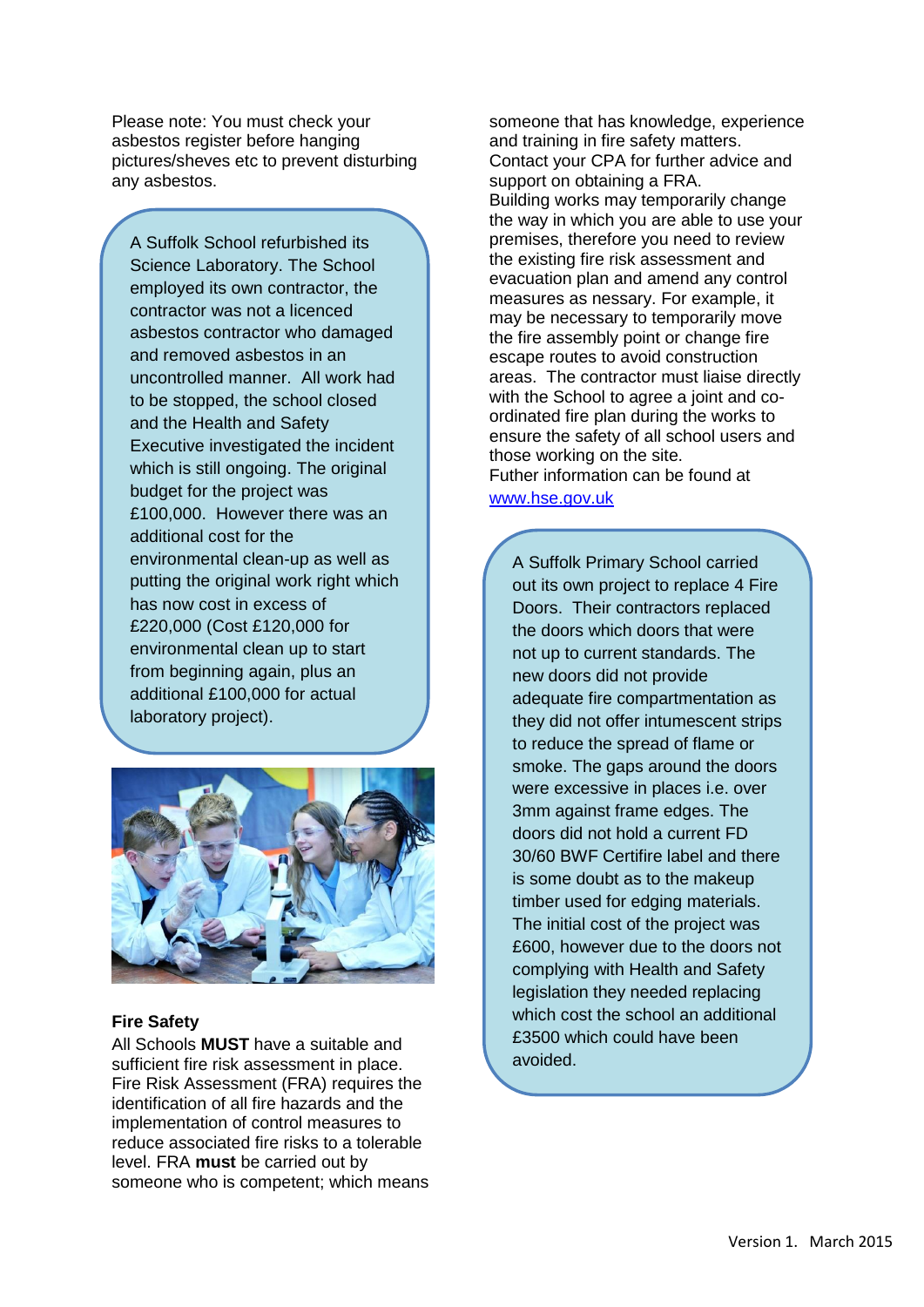#### <span id="page-7-0"></span>**Role of Property Management**

Building works in schools will normally be commissioned either by the Local Authority, Diocesan body or the Schools themselves. At the earliest stage of a project, the CYP Senior Officer and your Corporate Property Advisor must be informed, so they can advise and support the process for completing building works and obtaining Landlord's consent. Where the Local Authority manages the project, Property Management will ensure that a competent Project Manager and design team are commissioned. They will liaise with the School in order to deliver the project safely, on budget and on time. They will also take care of the following, that must be undertaken to ensure the successful completion of a project:

- Feasibility Study checking whether the project is feasible, including the capacity of heating and electrical services and an early estimate of cost. Completing the Landlord's Consent form.
- $\bullet$  Specification producing a written technical specification of the work to be carried out, including contract conditions, DDA compliance etc.
- Obtaining Landlord's Consent (see appendix A).
- Planning and Building Control consents.
- $\bullet$  Tender going out to tender to a number of appropriate competent contractors.
- Evaluation of tenders checking that the tenders are valid and accurate and recommending a contractor with whom to place the order for the work.
- Site Management segregation and management of the work.
- Handover accepting the finished project, snagging and checking

that all commissioning and testing has been carried out, receiving and validating certification and hand over documents, including the Health and Safety File drawings, information relating to asbestos if it has been removed as part of the project, air clearance certificates, waste transfer notes.

For schools wishing to appoint their own team, they must ensure that the above steps are executed effectively to avoid unwanted repercussions.

More information can be found on the Property Management page on Schools' Choice<http://www.schoolschoice.org/>

#### <span id="page-7-1"></span>**Appointing a Competent Contractor**

Schools have access via Property Management to the SCC Construction Framework, which includes a wide range of contractors, who are able to undertake projects of all types and sizes. All contractors on the Framework have been through a vigorous vetting process and are subject to continual checking and auditing by Property Management, to ensure they are competent to undertake work in schools.

Schools who choose to appoint their own contractors must be clear on the risks of this approach. They must ensure they comply with their duties under Health and Safety law and also follow SCC procurement regulations.

The School is responsible for checking the **competencies** of all contractors & operatives involved in delivering the project. The School will do this by ensuring the contractors demonstrate they have sufficient training, skills, experience and knowledge for this type of work. Evidence such as involvement in similar projects, training records, qualifications, etc. can be used to assess competence. Schools will need to satisfy themselves that their contractor can do the job safely and without risks to health by:

 Ensuring they have sufficient skills, experience and knowledge; and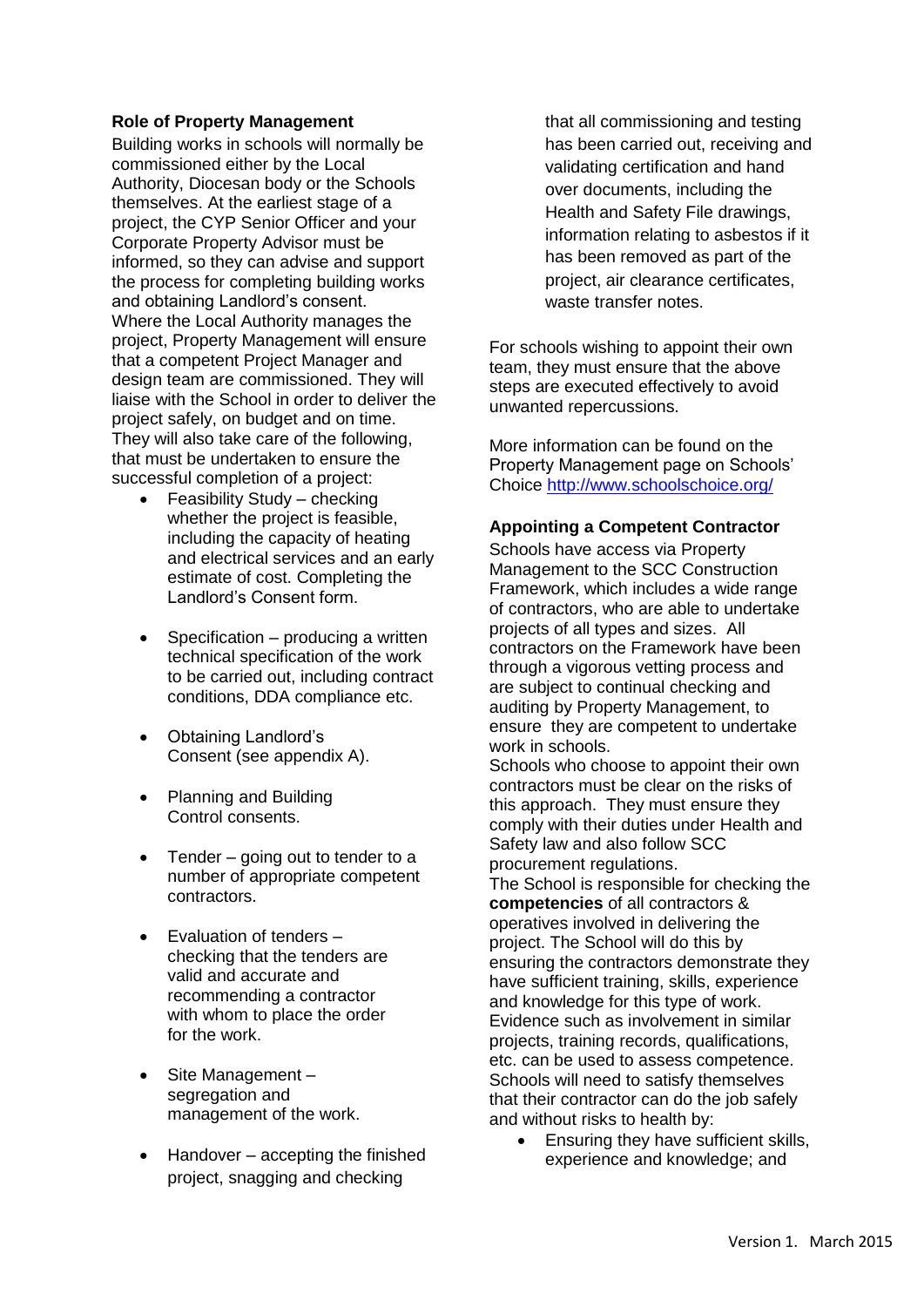Checking their competence to undertake the work. The degree of competence required will depend on the work proposed.

The level of checks and enquiries that will need to be made on these points will depend on the complexity of the project. A checklist has been divised which highlights some of the issues that you must consider when planning a building project. (Appendix B).



#### <span id="page-8-0"></span>**Obtaining Landlord's Consent**

SCC holds overall Landlord responsibility for all assets including Schools and Academies and must be informed and give consent to all premises, before any alterations are made to their buildings The Landlord Consent form (Appendix A) is required to ensure Corporate Property has a strategic overview of building work being carried out at SCC premises including Schools and Academies, where the Local Authority is the Landlord. Approval of this form does not constitute technical approval to undertake a project, as it is for individual premises to ensure that all necessary consents are obtained and that the work proposed complies fully with the appropriate regulations and statutory requirements

Academies are obliged under the terms of their lease to notify SCC of any alterations or additions and have separate forms for this process.

For all other directorate premises, the request should be sent to the Property Change Request group for approval.

SCC is now a substantial Landlord, and where the occupation of the property is by way of a lease, this will generally require Landlord's Consent to Improvements. This can be of a minor nature and dealt with by e-mail. More substantial improvements will require formal consent from the Corporate Landlord Manager (Academies and nonschool properties),who will need to be satisfied that the appropriate planning consent is in place, approve plans and specifications and seek guarantees that building regulations will be followed, the appropriate insurances are in place and all statutory regulations adhered to. There may also be consideration given to end of tenancy matters such as re-instatement or compensation.

The flow chart on the following page, shows the process required to obtain Landlord Consent and must be followed at all times to prevent delay to the project.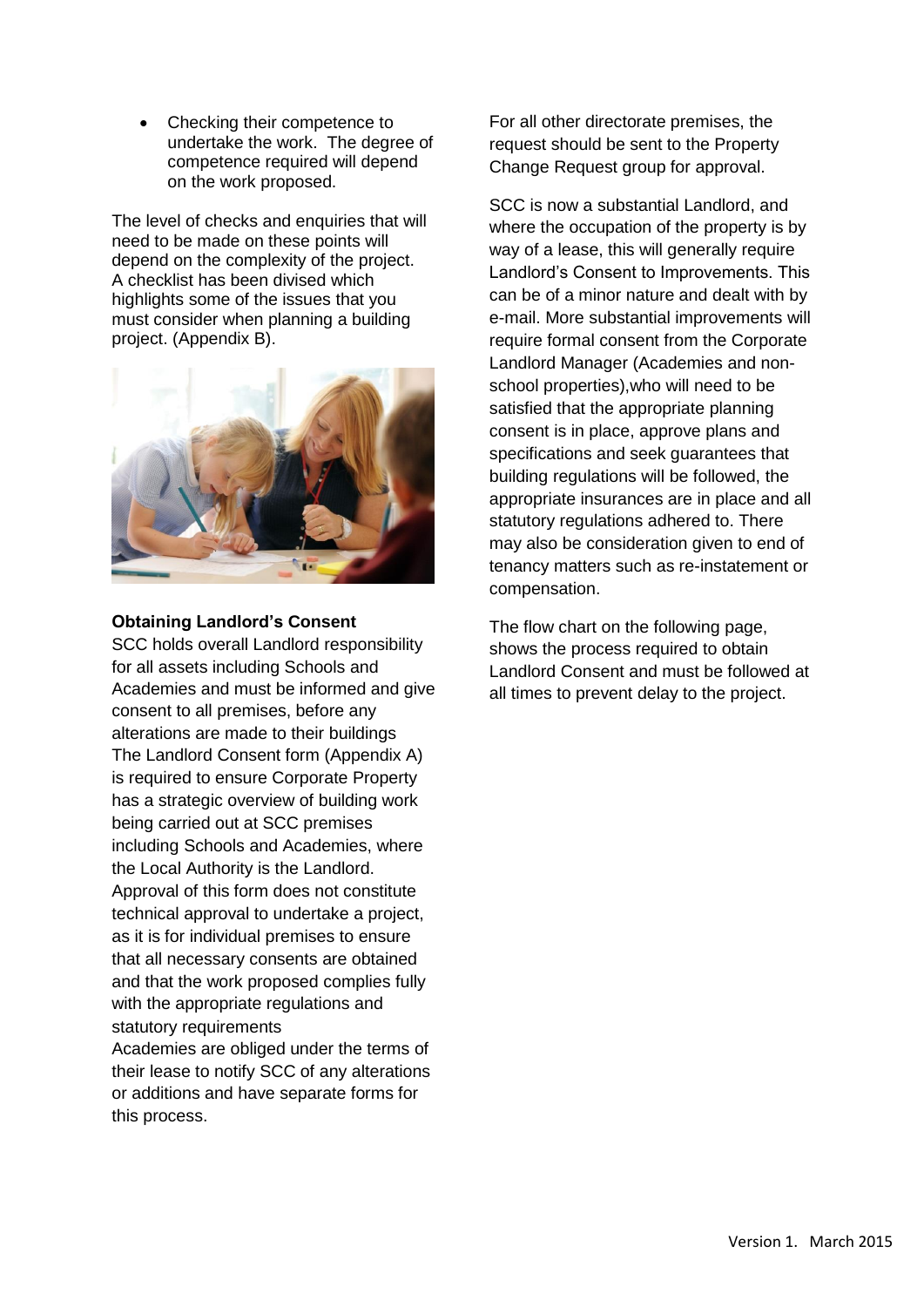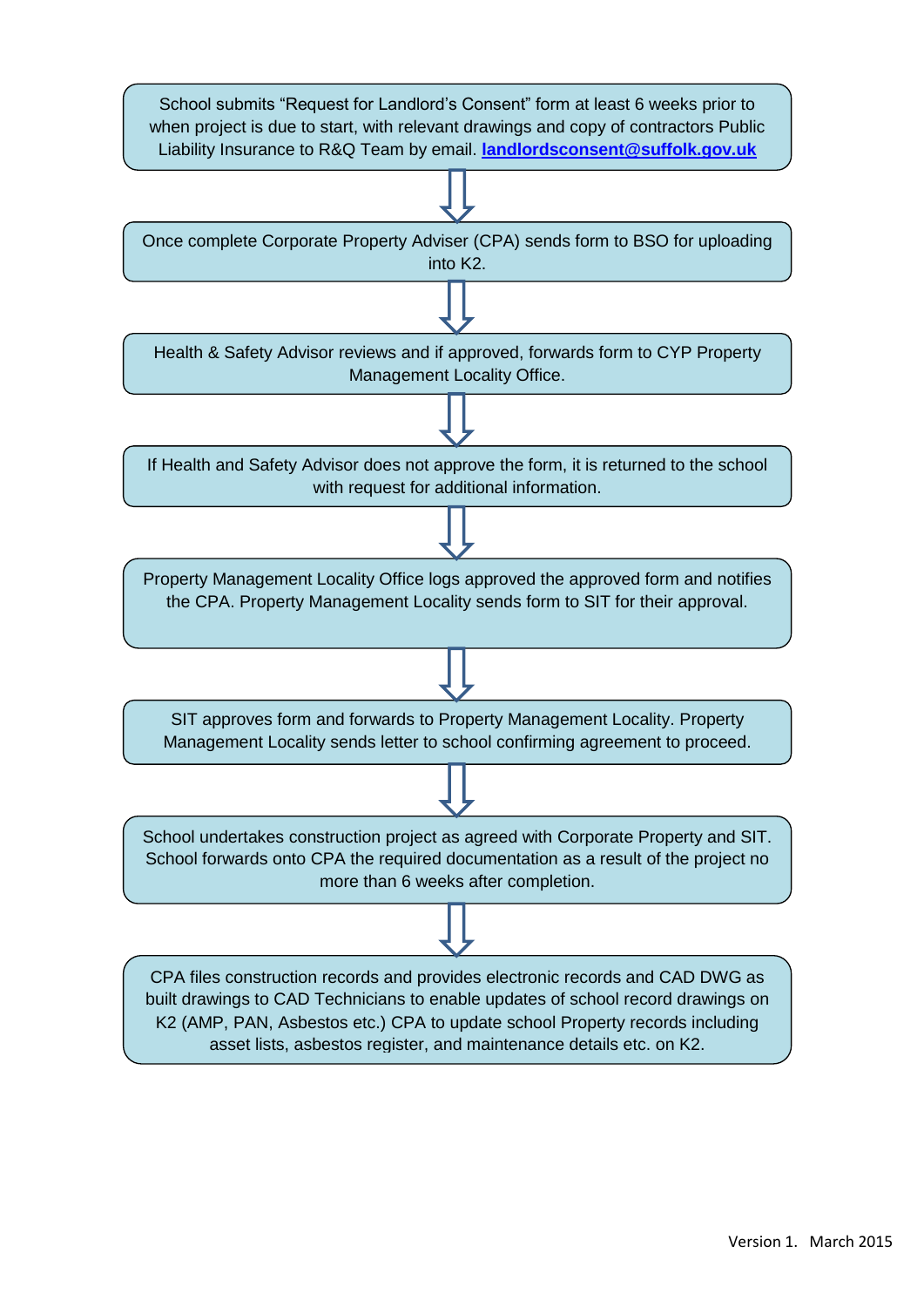### <span id="page-10-0"></span>**Contacts**

#### **Property Management**

Property Management Locality Office (Coastal, Ipswich and Lowestoft & Waveney localities) **Telephone:** 01502 674800 **Email:** [building.repairsAH@suffolk.gov.uk](mailto:building.repairsAH@suffolk.gov.uk)

Property Management Locality Office (Central, South Suffolk and West localities) **Telephone:** 01284 758680 **Email:**  [building.repairsWSH@suffolk.gov.uk](mailto:building.repairsWSH@suffolk.gov.uk)

**CYP Infrastruture team** [Frank.Stockley@suffolk.gov.uk](mailto:Frank.Stockley@suffolk.gov.uk)

**Planning** Anita Seymour – Development Manager [Anita.Seymour@suffolk.gov.uk](mailto:Anita.Seymour@suffolk.gov.uk)

**SCC Ecology Services Telephone:** 01473 264784 **Email:** [ecology@suffolk.gov.uk](mailto:ecology@suffolk.gov.uk)

#### **Aided Schools**

Consultant to Roman Catholic schools Mrs Helen Bates – Assistant Director Capital and Buildings Anglican Diocese of St Edmundsbury & **Ipswich** [helen.bates@east-angliadiocese.org.uk](mailto:helen.bates@east-angliadiocese.org.uk)

Consultant to Church of England schools Daniel Jones – Building Officer [Daniel.jones@cofesuffolk.org](mailto:Daniel.jones@cofesuffolk.org)

<span id="page-10-1"></span>**Useful websites**

Health & Safety Executive [www.hse.gov.uk](http://www.hse.gov.uk/)

HSE Construction H&S <http://www.hse.gov.uk/construction/>

NUT H&S Briefing – Construction Work in **Schools** <http://www.teachers.org.uk/node/12505>

The Appendix B checklist is taken from "Using contractors – A brief guide" leaflet INDG368 (page 6) available at <http://www.hse.gov.uk/pubns/indg368.pdf>



<span id="page-10-2"></span>**Premises Management Training** [http://suffolk.learningpool.com](http://suffolk.learningpool.com/) E-Learning: Search **LADEL099** Face to Face: Search **LAD235**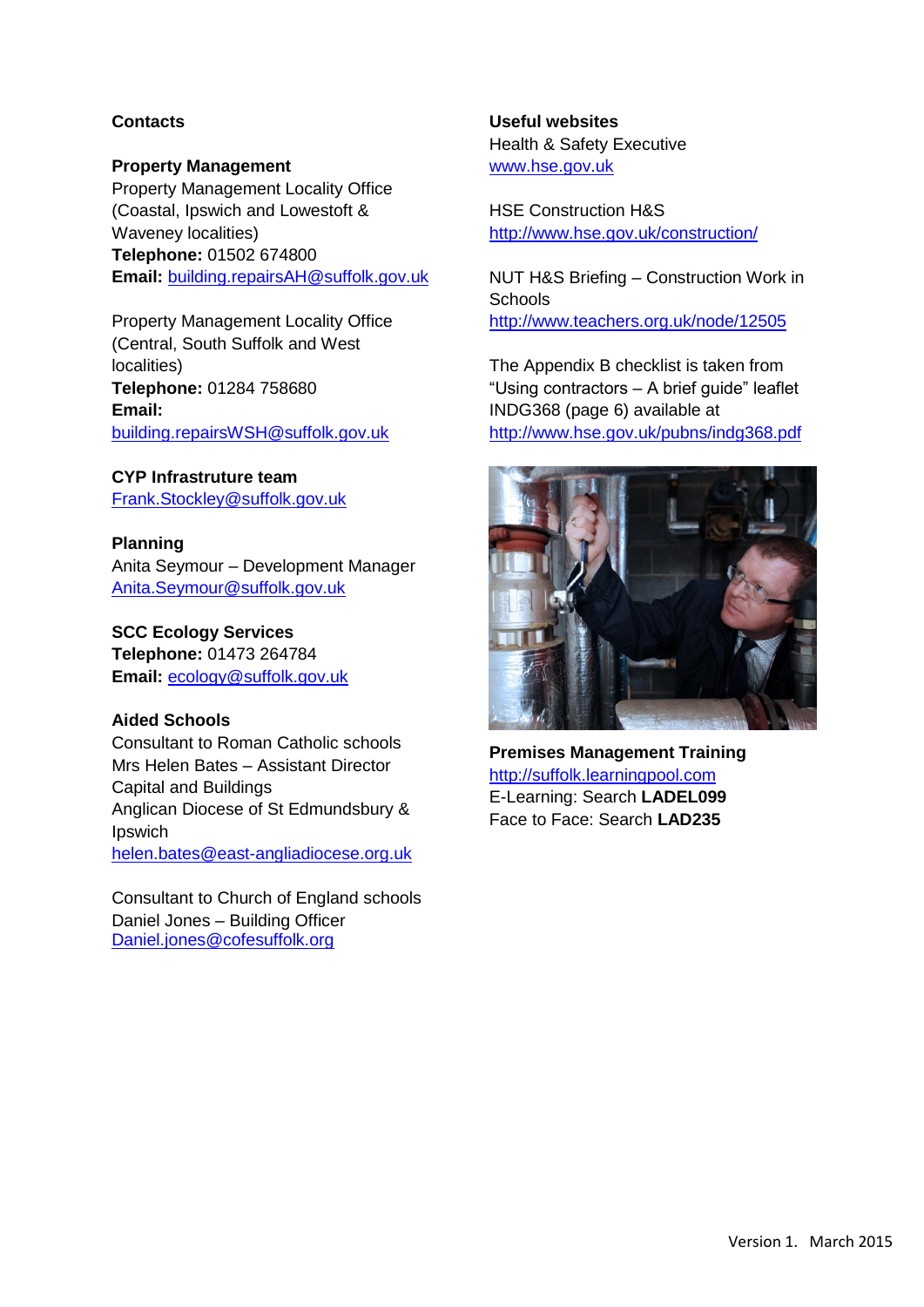

#### <span id="page-11-0"></span>**Information:**

Before completing this form you must discuss your project with your **Corporate Property Advisor**, who will be able to advise you on any property related information you need in order to ensure this form is completed ready to submit for approval.

This form must be completed and **approved, before** any locally instigated alterations or improvements are carried out to education premises.

There is specific Health & Safety legislation which must be complied with, which will relate to your project.

- Health & Safety at Work etc. Act 1974
- Management of Health & Safety at Work Regulations 1999
- Construction (Design and Management) Regulations 2015
- The Control of Asbestos Regulations 2012
- **Regulatory Reform (Fire Safety) Order 2005**
- Approved Code of Practice (ACOP) L8 The control of legionella bacteria in water systems Legionella Compliance 2013.
- Control of Substances Hazardous to Health (COSHH) Regulations 1999

If you need further information, please visit [www.hse.gov.uk](http://www.hse.gov.uk/) or ask your Corporate Property Advisor, who will guide you to where this information can be found.

Note that the school (represented by the PRP) will be a Client under the Construction (Design and Management) Regulations 2015 (CDM2015) and must fulfil all Client duties imposed by this legislation e.g. appointing other duty holders, allocating sufficient time & resources, ensuring relevant information is prepared & provided to other duty holders, ensuring adequate welfare facilities are provided, etc.

Once completed, this form must be sent to the Landlord Request email box: [landlordsconsent@suffolk.gov.uk](mailto:landlordsconsent@suffolk.gov.uk) or send to: Suffolk County Council, Corporate Property, Risk & Quality Team, Endeavour House, 8 Russell Road, Ipswich, IP1 2BX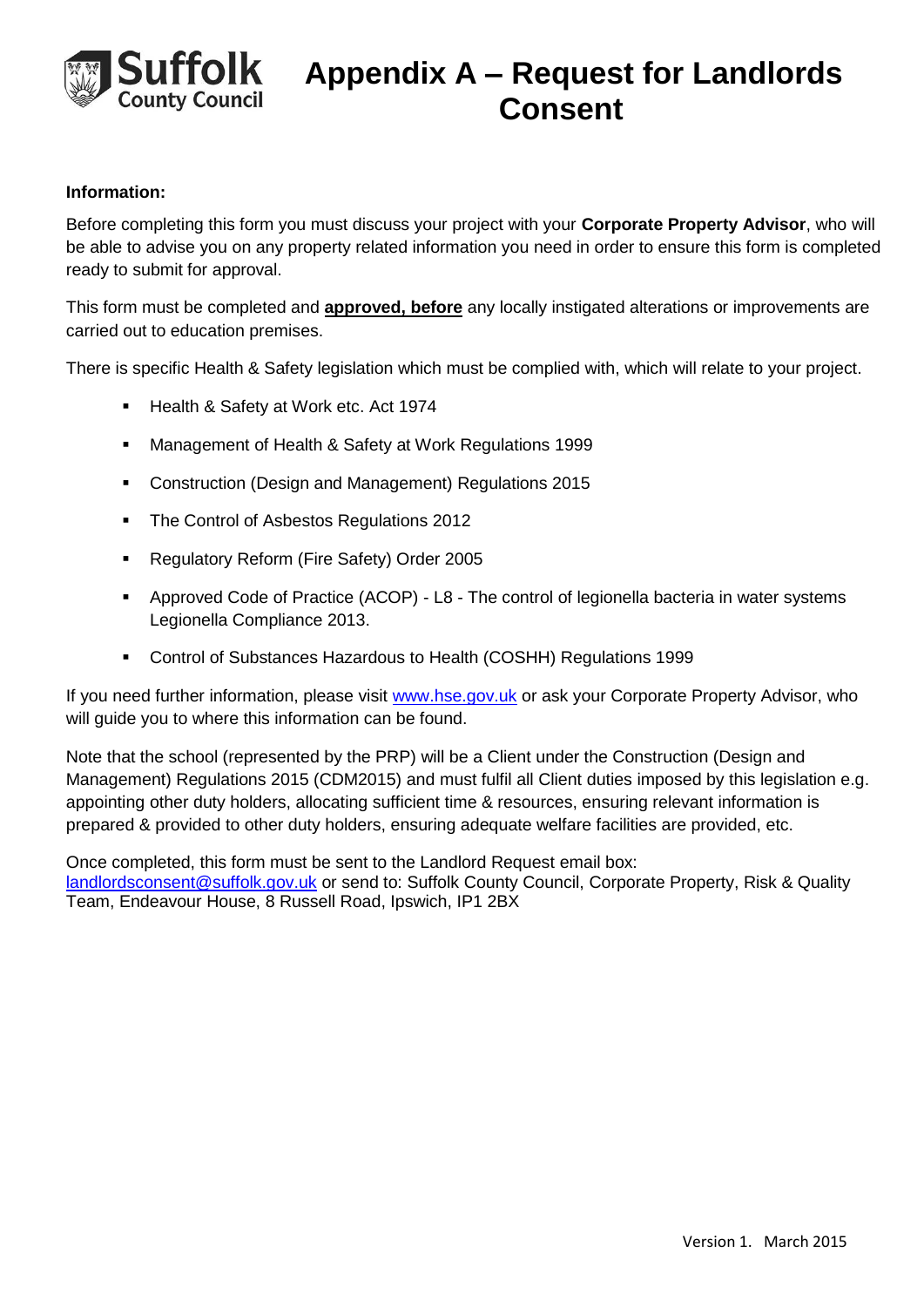

## **Suffolk** Appendix A – Request for Landlords<br>
Consent **Consent**

**All sections must be fully completed**

#### **SECTION 1 – Basic Information**

| School name:                                                                                                                                                | LA School No:  |  |  |
|-------------------------------------------------------------------------------------------------------------------------------------------------------------|----------------|--|--|
| School address:                                                                                                                                             |                |  |  |
| Contact person:                                                                                                                                             | Position held: |  |  |
| Email address:                                                                                                                                              | Tel. No:       |  |  |
| <b>Corporate Property</b><br>Advisor:                                                                                                                       |                |  |  |
| <b>Who Will Manage</b><br>the Project?<br>(please specify)                                                                                                  |                |  |  |
| <b>CDM2015 appointment contact details:</b><br>* = Note that a Principal Designer and Principal Contractor required where there is more than one contractor |                |  |  |
| <b>Principal Designer /</b>                                                                                                                                 |                |  |  |
| Designer* (delete as                                                                                                                                        |                |  |  |
| appropriate):                                                                                                                                               |                |  |  |
| <b>Principal Contractor</b>                                                                                                                                 |                |  |  |
| / Contractor* (delete                                                                                                                                       |                |  |  |
| as appropriate):                                                                                                                                            |                |  |  |

### **SECTION 2 – Project Priority** *Please delete as appropriate*

| a) Is this an Asset Management Plan (AMP) priority for suitability?                 | Yes / No |
|-------------------------------------------------------------------------------------|----------|
| b) Is this an Asset Management Plan (AMP) priority for sufficiency or pupil places? | Yes / No |
| c) Is this an Asset Management Plan (AMP) priority for condition?                   | Yes / No |
| d) Is the project identified in your school's Building Development Plan (BDP)?      | Yes / No |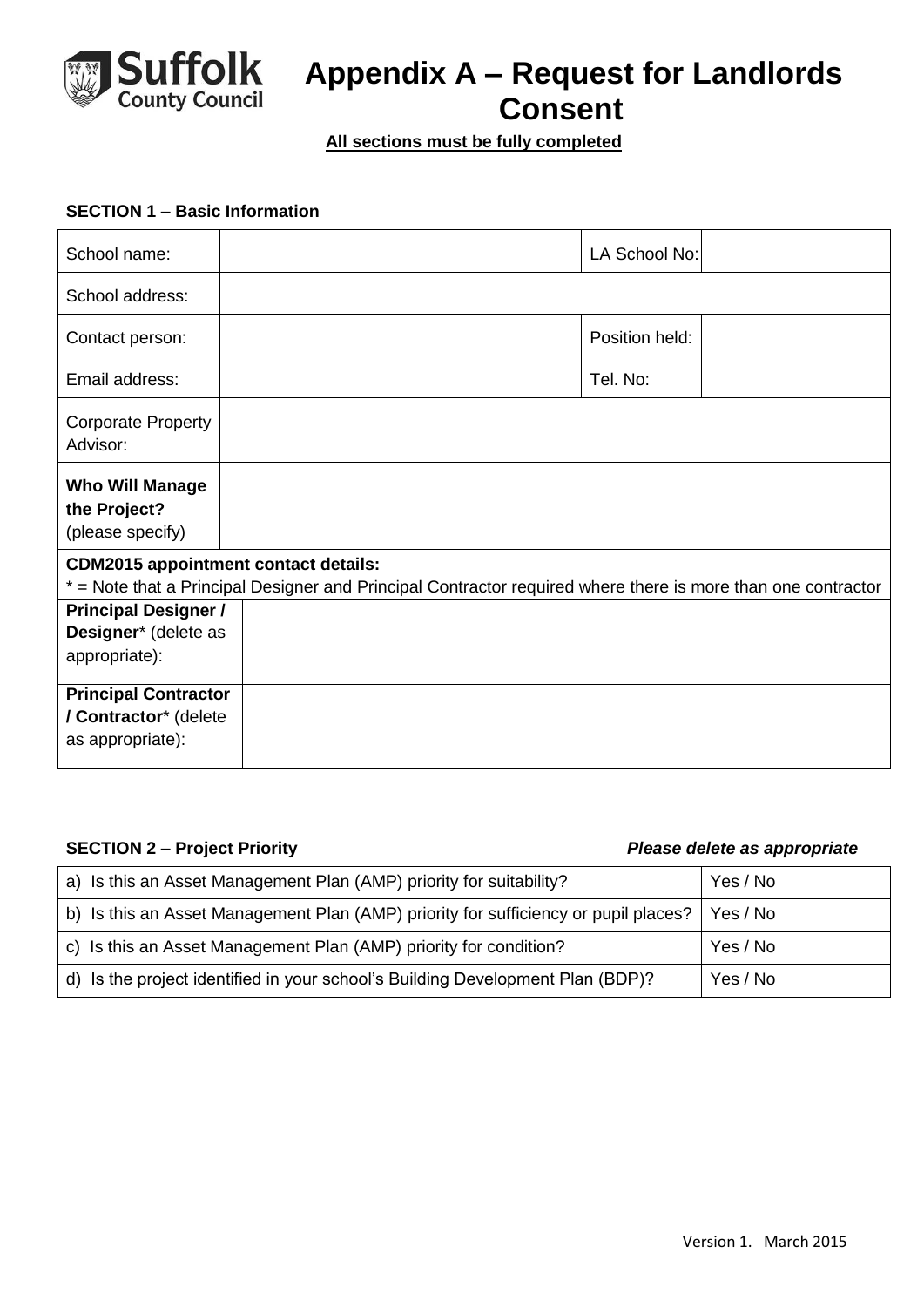

### **SECTION 3 – Summary of Project**

| Minor Project: Value under £3,000. For example | Major Project: Value exceeds £3,000. For example |
|------------------------------------------------|--------------------------------------------------|
| fitting new electrical sockets or decorating   | construction project or major refurbishment.     |
| classroom.                                     |                                                  |

Brief description of project (including planned duration of the construction works):

**Note:** CDM2015 requires that the Client must provide notification to the Health & Safety Executive if the construction work is expected to:

- a) last longer than 30 working days **and** have more than 20 workers simultaneously at any point; or
- b) exceed 500 person days.

For further information on notification see<http://www.hse.gov.uk/construction/cdm/faq/notification.htm>

| Copy of Main Contractor's Public Liability Insurance Certificate<br>supplied? (Minimum £5 million.)                                                                                                         | Yes / No                    |
|-------------------------------------------------------------------------------------------------------------------------------------------------------------------------------------------------------------|-----------------------------|
| Drawings of the proposed project/construction works attached?                                                                                                                                               | Yes / No                    |
| Plan indicating location of project/construction works on your school's<br>existing CAD Asset Management Plan attached?                                                                                     | Yes / No                    |
| Is listed building consent required? Provide copy of letter from Local<br>Authority Building Control if it is required                                                                                      | Yes / No                    |
| Is planning permission required? Provide letter from Local Authority<br>Planning Department, if it is required                                                                                              | Yes / No                    |
| If planning permission is required, who is applying for it?                                                                                                                                                 |                             |
| Is building regulations approval required? Provide letter from Local<br>Authority Building Control if they are required.                                                                                    | Yes / No                    |
| If building regulations approval is required, who is applying for it?                                                                                                                                       |                             |
| If approval is required, the person managing the project must get a certificate of completion or an<br>occupation certificate from Building Control, before occupation can take place.                      |                             |
| Will the building fabric be affected by the works?                                                                                                                                                          | Yes / No                    |
| If yes - a 'Refurbishment & Demolition' Asbestos survey must be<br>carried out by a UKAS accredited asbestos surveyor prior to<br>commencing works. Please indicate asbestos surveyor you will be<br>using. |                             |
| The list of UKAS accredited surveyors is available at<br>http://www.ukas.com/about-accreditation/accredited-bodies/inspection-                                                                              |                             |
| body-schedules.asp#abestos                                                                                                                                                                                  | Name of Asbestos Surveyor   |
| It is a Suffolk County Council requirement that Licensed asbestos<br>contractors only are to be used for ALL asbestos works (notifiable                                                                     | Name of Asbestos Contractor |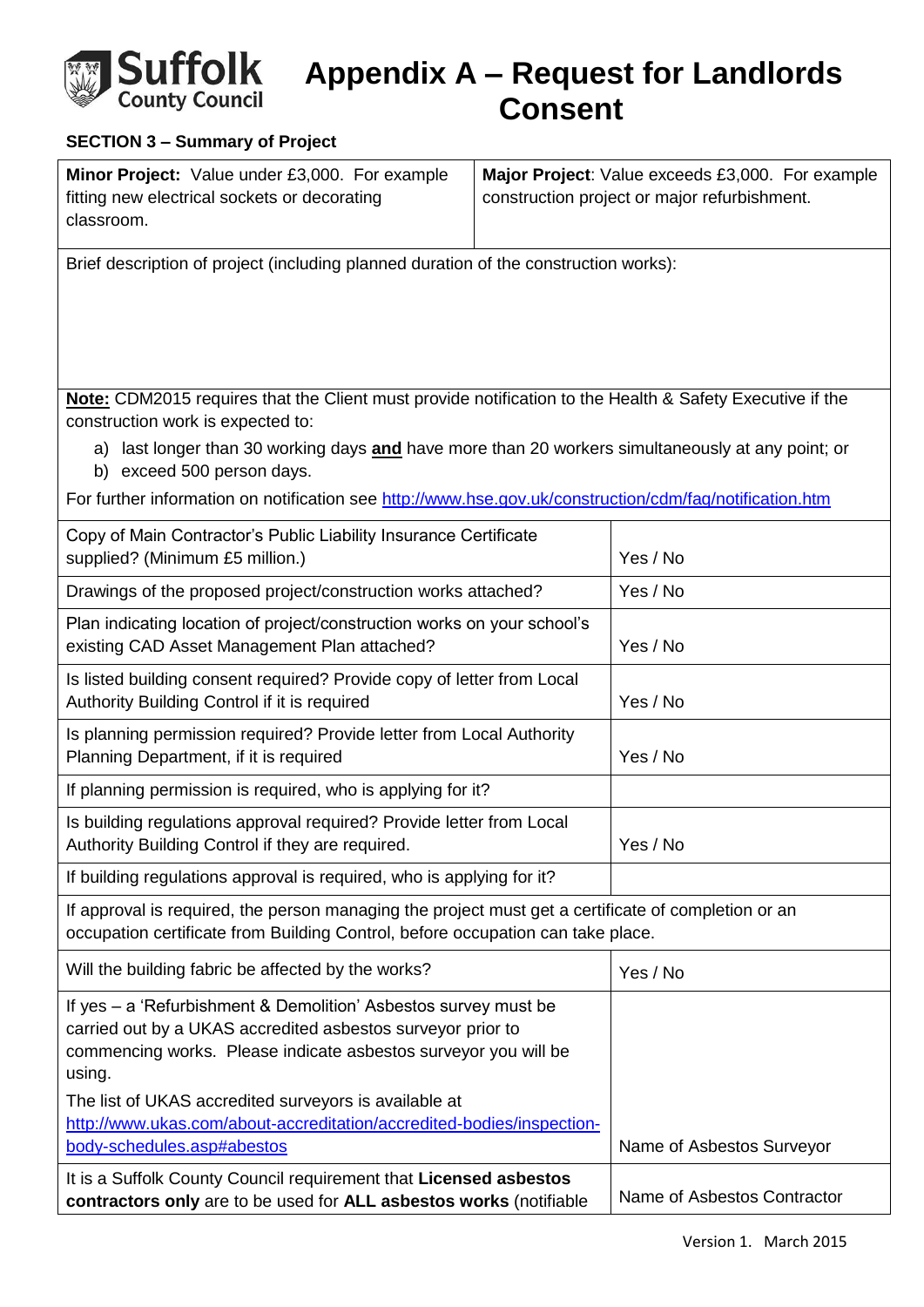

## **Suffolk** Appendix A – Request for Landlords<br>
Consent **Consent**

| or non-notifiable). Please indicate asbestos contractor you will be  |  |
|----------------------------------------------------------------------|--|
| using.                                                               |  |
| The list of licensed contractors is available at                     |  |
| http://webcommunities.hse.gov.uk/connect.ti/asbestos.licensing/view? |  |
| objectId=7076.                                                       |  |

#### **SECTION 4 – Funding** *Please ensure the funding section is filled in fully*

| <b>Total Estimated Project</b><br>Cost: | £        | <b>Funding Source</b> | <b>Amount</b> | <b>Finance Code</b> |
|-----------------------------------------|----------|-----------------------|---------------|---------------------|
| Is a mutual loan required?              | Yes / No | School Revenue:   £   |               |                     |
|                                         |          | DFC:                  | £             |                     |
| State source of funding in blanks below |          | PTA:                  | £             |                     |
| Sponsorship -                           |          | £                     |               |                     |
| Grant -                                 |          |                       | £             |                     |
| Other -                                 |          |                       | £             |                     |

If the funding stretches over more than a financial year what is the forecast of spend in each financial year?

#### **SECTION 5 – Contractor Information** *Please delete as appropriate*

| <b>Contractor's Name and Address:</b>                                                                               |          |
|---------------------------------------------------------------------------------------------------------------------|----------|
|                                                                                                                     |          |
|                                                                                                                     |          |
| Contractor's Telephone Number:                                                                                      |          |
|                                                                                                                     |          |
| Has compliance with SCC Procurement Regulations been checked?<br>(See Note 7 of Section 7) link to procurement page | Yes / No |

|--|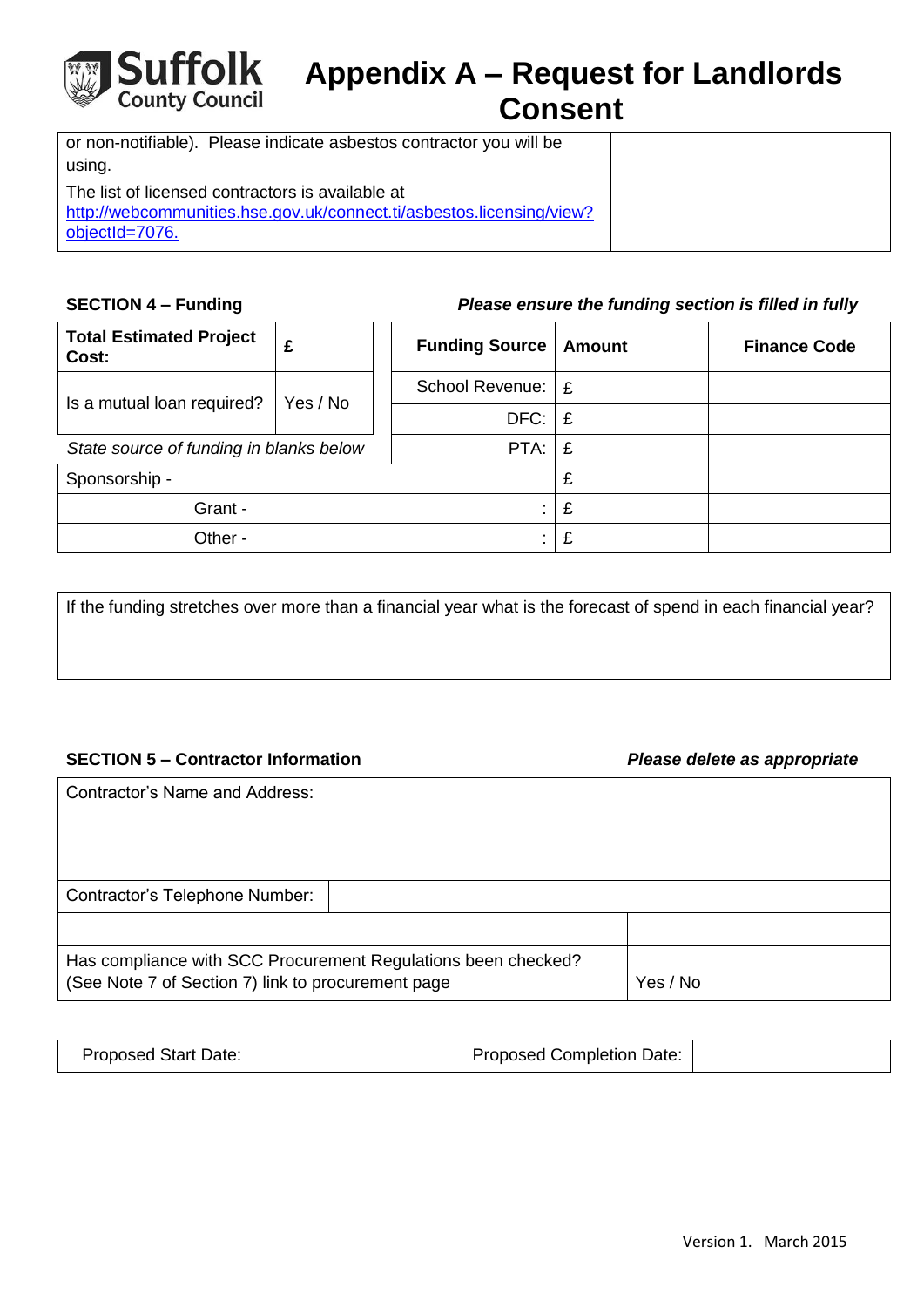

### **SECTION 6 – Standards Information**

(If applicable, this should be cross referenced to the School's Asset Management Plan, Building Development Plan and/or School Improvement Plan and relevant extracts should be attached.)

How will the proposed project contribute to raising standards?

How will you evaluate the success of the project?

#### **SECTION 7 – Certification Check List**

- 1. Where relevant, these proposals have been discussed with the Senior Infrastructure Officer for CYP to determine whether there are any implications for sufficiency, admissions and the school's budget, which may not be met through the LMS budget (and with the relevant Diocese for Aided Schools).
- 2. These proposals should be discussed with a competent professional to seek advice on best value, alternative options, planning permission, building control regulations and CDM regulations and any relevant specifications relating to the project e.g. are the correct standards being fulfilled?
- 3. If work involves ELECTRICAL and/or HEATING installations, GAS installations/equipment or ASBESTOS, the PRP must satisfy themselves that a suitably qualified contractor is engaged. SCC requires that **only licensed asbestos contractors** are to be used for **ALL asbestos works** (notifiable or non-notifiable). Please contact your Corporate Property Advisor for advice. All work must comply with the relevant Safety, Health and Welfare legislation and with the relevant requirements of the County Council's Health & Safety policies and procedures.
- 4. Any contractor entering the school premises **must** be shown the school's asbestos log and complete the site signing in log. They must confirm in writing before beginning works, that the proposed works will not disturb any asbestos material **before** commencing. The establishment shall be responsible for informing Property Management of any changes made to the Asbestos report. As well as relevant documentation inc Waste Transfer Note and Clearance certificates. **THIS IS A LEGAL REQUIREMENT**
- 5. The school will inform Property Management of the commencement and completion of the project. The school are responsible for ensuring that the project meets any standards relating to education property.
- 6. Any voluntary helper must be provided with suitable and sufficient training. All necessary protective clothing and equipment must comply with relevant Health and Safety procedures. The Responsible Person must carry out a risk assessment for safeguarding and Health & Safety before using a voluntary helper including Disclosure and Barring Service checks
- 7. The County Council's full procurement regulations must be followed for all projects where the contract sum, for consultancy services or works, is likely to be in excess of £10,000 (£5,000 for specialist schools). Best Value should also be proved below £10,000.
- 8. All contractors undertaking work must be asked to provide evidence that they hold public liability insurance for a **minimum of £5m**. Consultants must have professional indemnity cover of £5m. Insurance cover. Evidence of both of these will need to be supplied to Property Management to ensure that the County Council is covered for damage which may arise from the works. On completion insurance cover for the building will be reviewed. Advice will be sought from Insurance Team as necessary.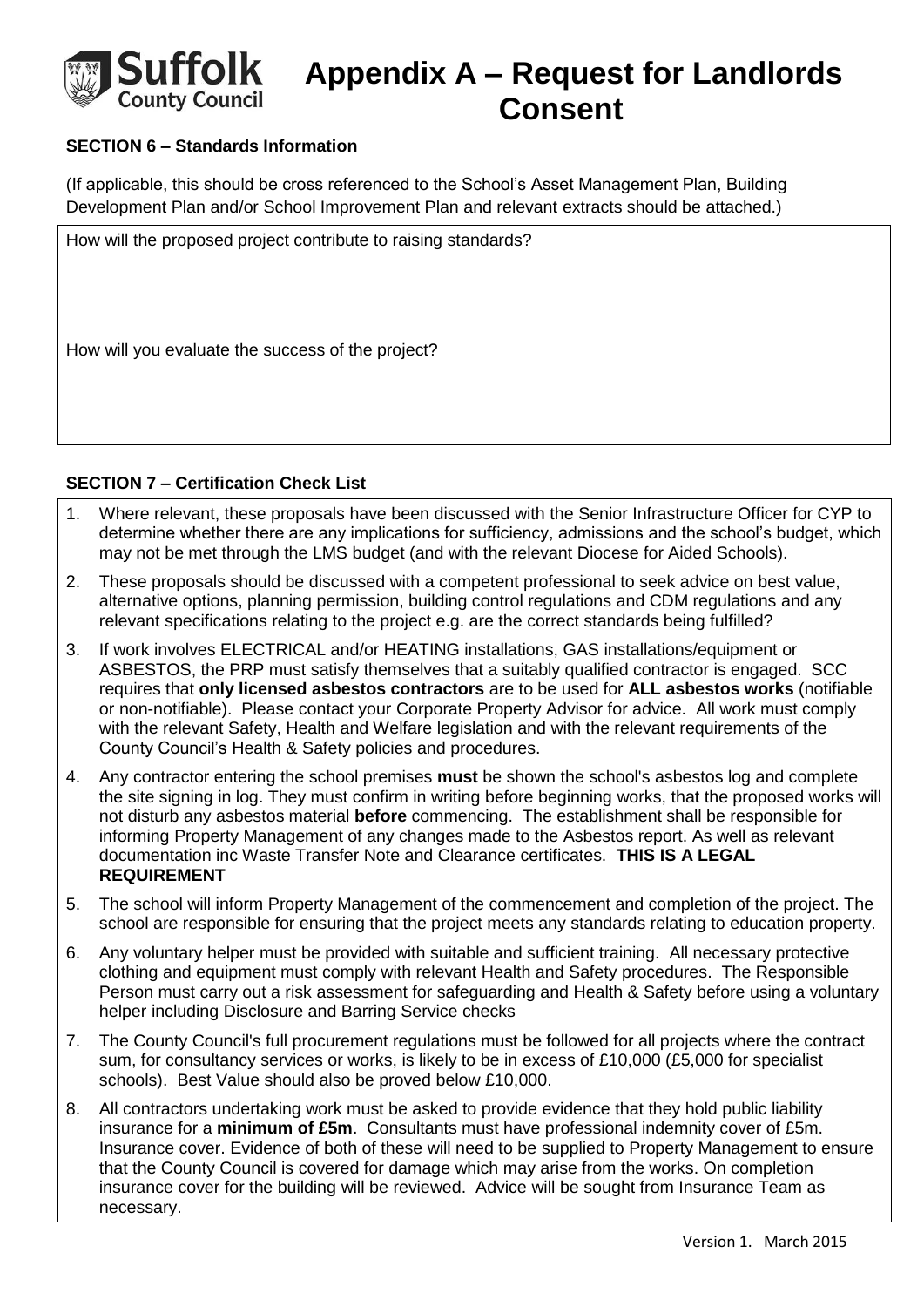

- 9. The [Zurich Hot Works permit](http://colin.suffolkcc.gov.uk/NR/rdonlyres/1E978E20-0D34-4B4E-8803-739902626C6B/0/DMQMProjectsWF1771HotWorkPermittoprintanduse.pdf) documentation (or equivalent approved) will be used for all procedures for 'hot works' (e.g. work involving use of naked flame). SCC policy is that hot works are only used as a last resort where there are no Non-Hot Works alternatives.
- 10. Fire Risk Assessments, procedures & Water Hygiene plans must be updated as necessary to provide adequate safeguards for occupants during the construction period and following completion of the works.
- 11. A complete set of as-built drawings (in electronic CAD DWG and PDF formats), as-built records, Mechanical & Electrical testing certificates and updated asset lists for equipment must be passed to the Corporate Property Advisor to ensure records are maintained within six weeks of project completion.
- 12. Electronic copies of **all asbestos records** must be forwarded to the Corporate Property Advisor asap, including:
	- a) Asbestos removal certificates / waste transfer consignment notes;
	- b) Air clearance (airborne fibre sampling) / re-occupation certificates;
	- c) Any asbestos survey reports or sample testing undertaken; and
	- d) A marked-up copy of the survey drawing clearly showing what asbestos has been removed as part of the project and what remains.
- 13. Work will not commence until written approval has been received from the Senior Infrastructure Officer (or Diocese for Aided Schools).
- 14. An Environmental check will be carried out for this project, including Ecology interpretation if applicable.

#### **Have questions 1-14 been fully completed [ ]Tick as appropriate**

| I certify that the proposed project complies with all of the above and has the approval of the Governing Body. |  |
|----------------------------------------------------------------------------------------------------------------|--|
|                                                                                                                |  |

| Head-teacher's signature:                                              |          | Date: |
|------------------------------------------------------------------------|----------|-------|
| For email only: I confirm that this has the Head teacher's<br>approval | Yes / No | Date: |

 Please email a copy of this form at least **six weeks** before the proposed start date to the email address below.

Send the form(s) to Risk & Quality Team by email **landlordsconsent@suffolk.gov.uk** 

| <b>Risk &amp; Quality Team</b>                           |  |
|----------------------------------------------------------|--|
| ' Tel: 01473  264 298 ∶                                  |  |
| Suffolk County Council, 8 Russell Road, Ipswich, IP1 2BX |  |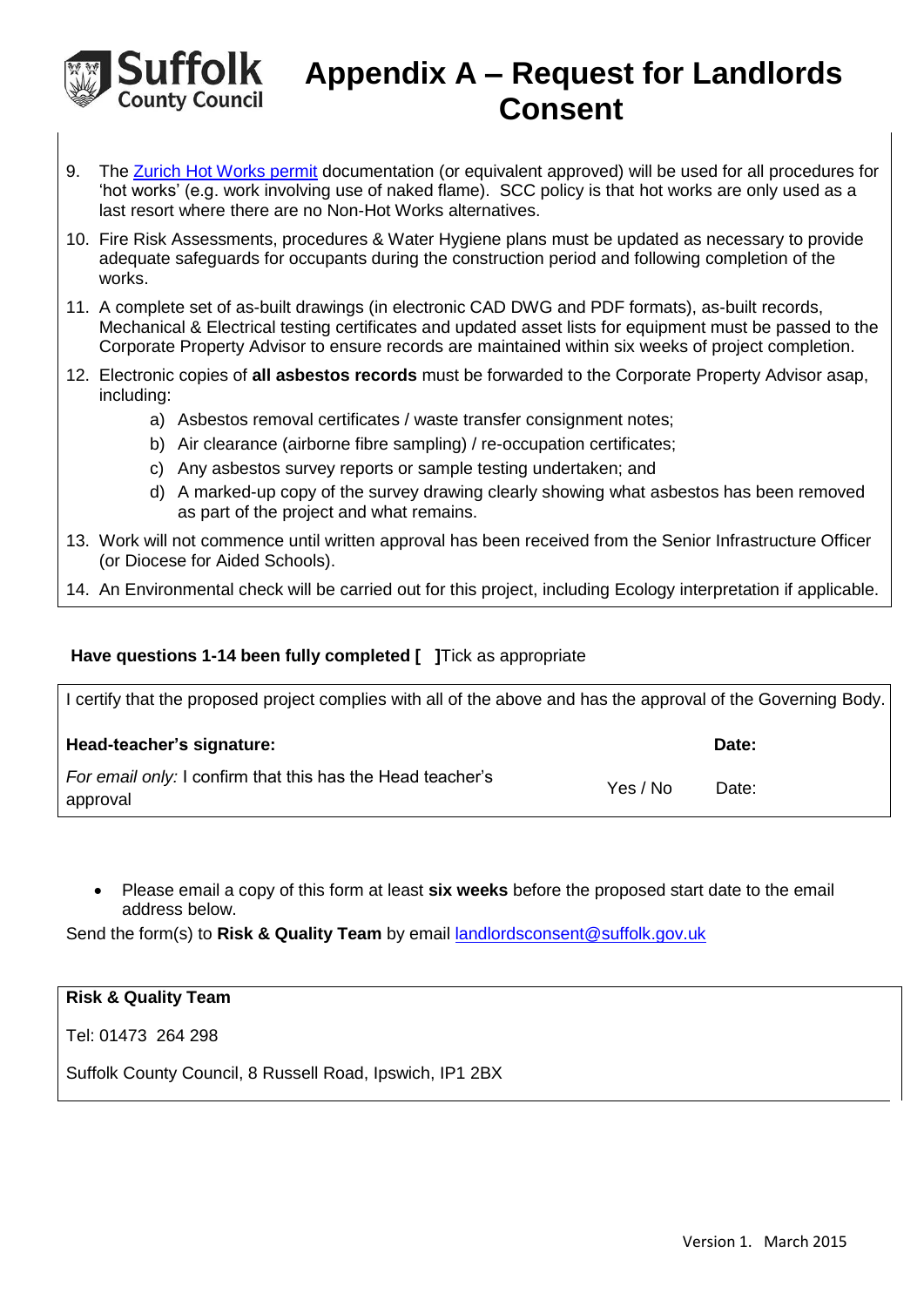

Your application will be considered by the Risk & Quality Team, Senior Infrastructure Officer and Corporate Property Advisor. You will be contacted should the project require any further information. The project should **not commence** until it approval has been given.

Notification of approval will be emailed to schools by the Property Locality Office.

#### **For Office Use Only**

| Approved by SIO:                | Date: |
|---------------------------------|-------|
| Approved by Property Management | Date: |
| School notified of outcome:     | Date: |
| Monitoring check completed by:  | Date: |

**Disclaimer: This consent to proceed is only valid for the information shown at the date on the form submitted. Any changes to materials, dimensions, contractors or work practices need to be notified to Property Management immediately when known.**